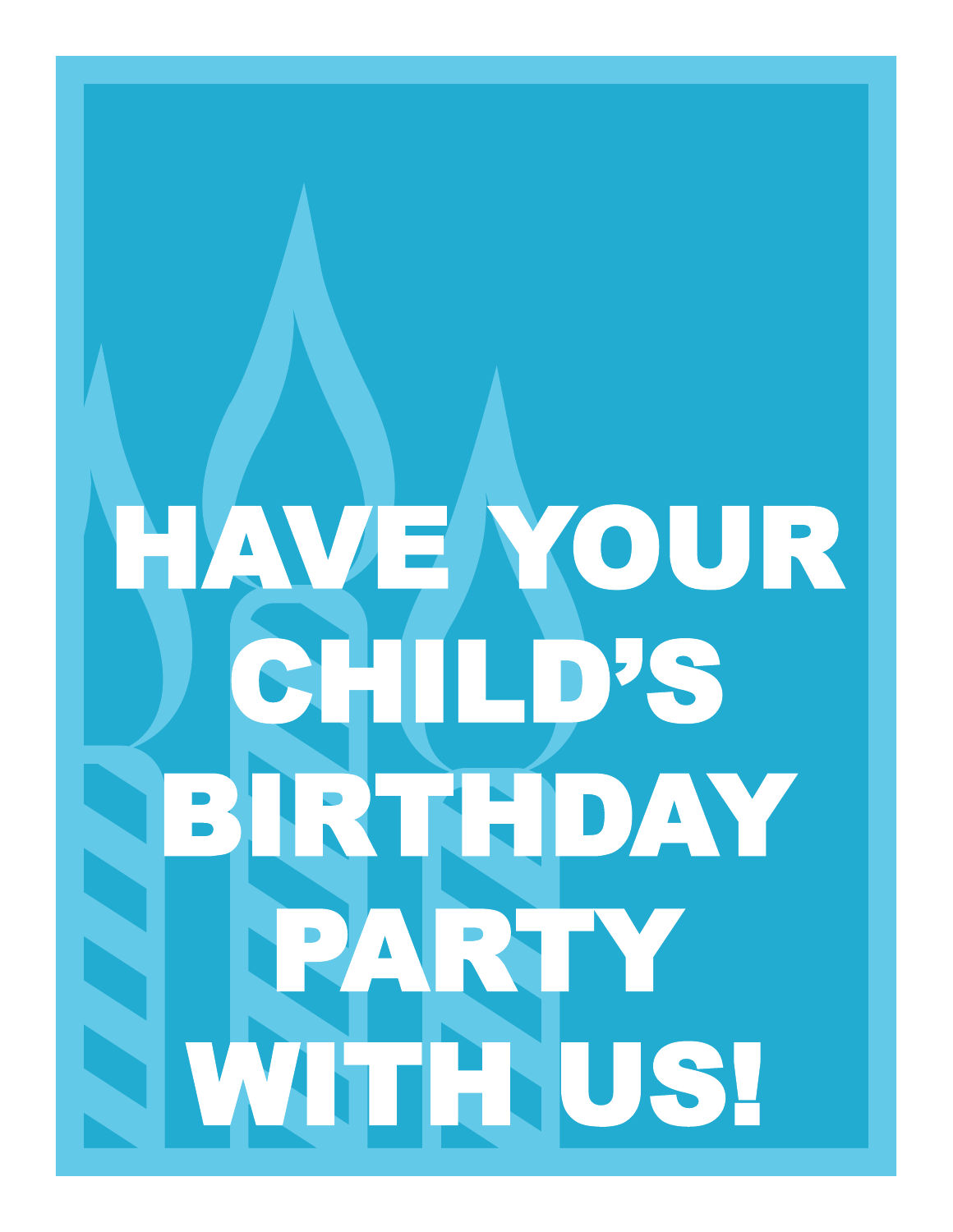#### PACKAGE 1:<br>2 COURTS WITH 2 PROS FOR UP TO 8 CHILDREN \$350.00 EACH ADDITIONAL CHILD \$30 PP MAXIMUM 11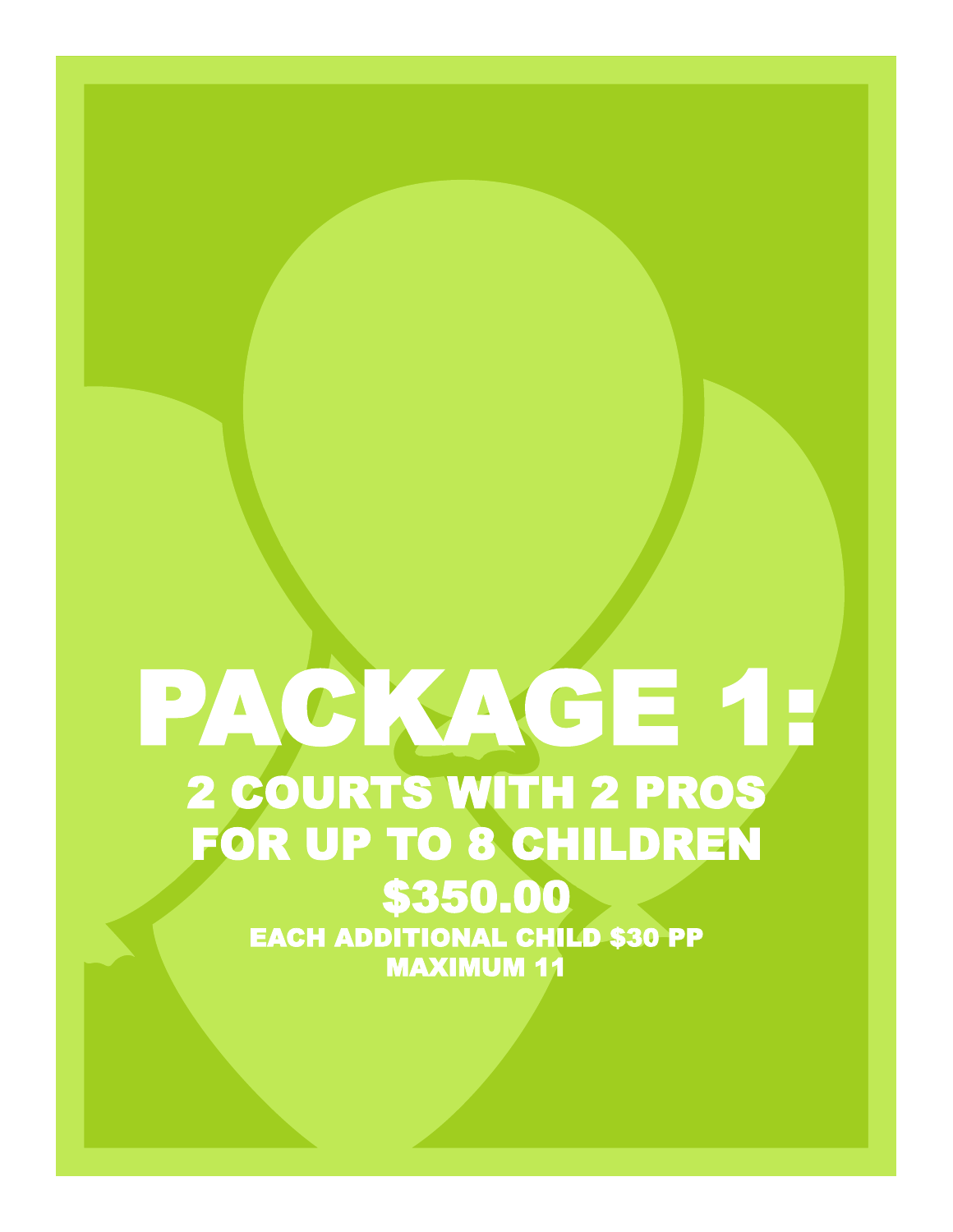## PACKAGE 2: FOR UP TO 12 CHILDREN **\$525.00**<br>EACH ADDITIONAL CHILD \$30 PP MAXIMUM 18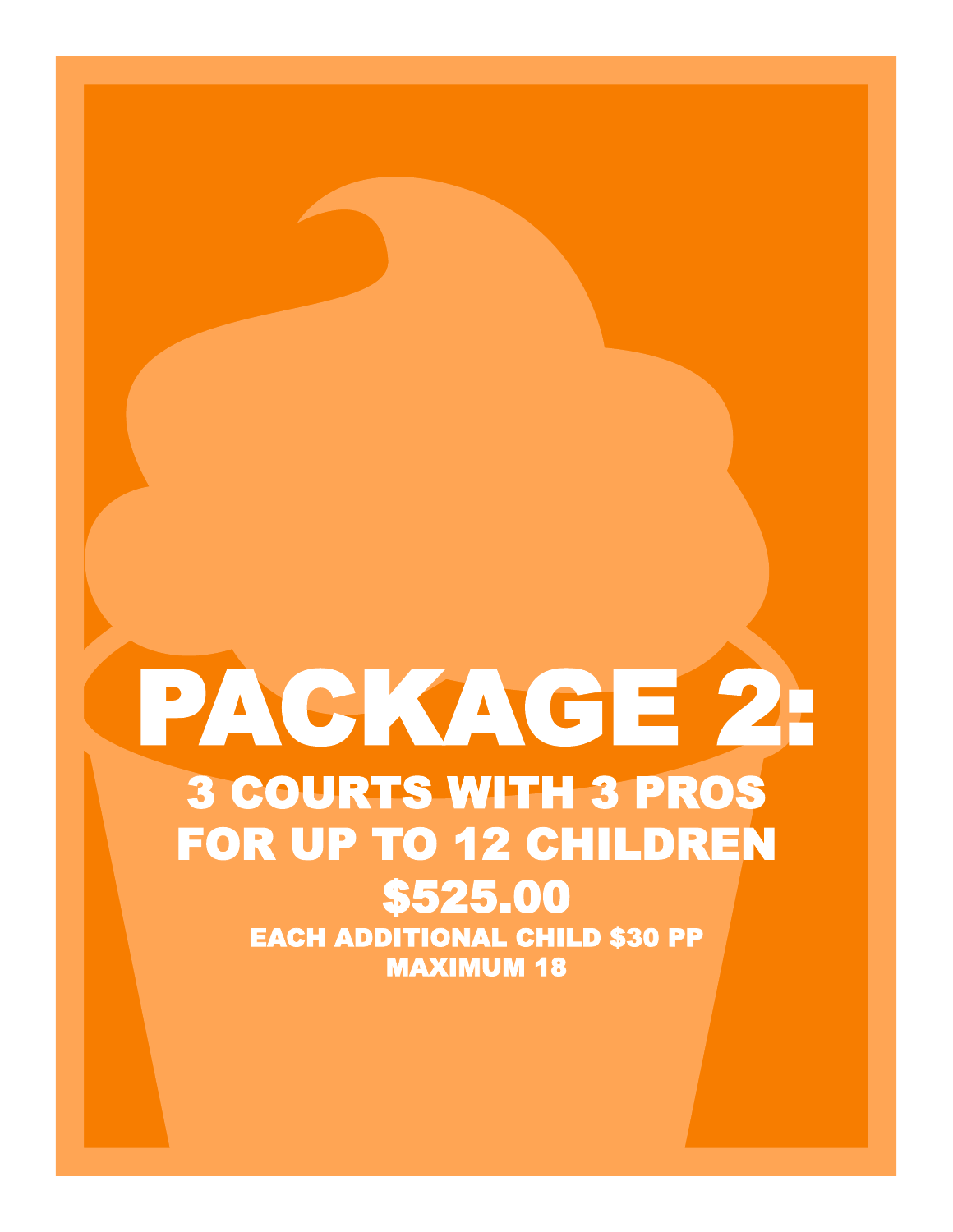# 1 HOUR OF COURT TIME FUN FOLLOWED BY ½ HOUR PARTY ROOM @TRC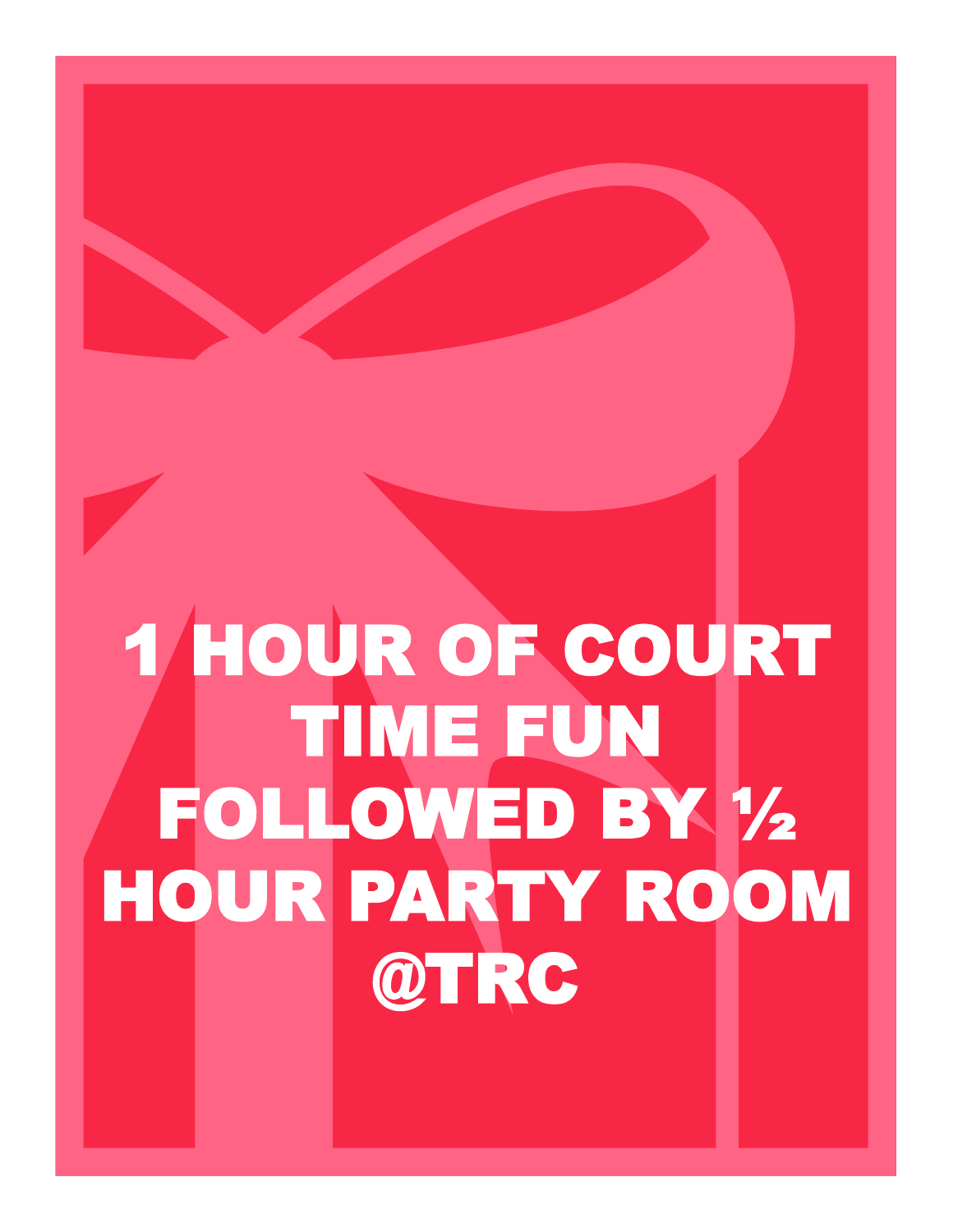#### FOR MORE DETAILS OR TO MAKE A RESERVATION : EBROOKFITNESS.COM (914) 636-1019 X. 401